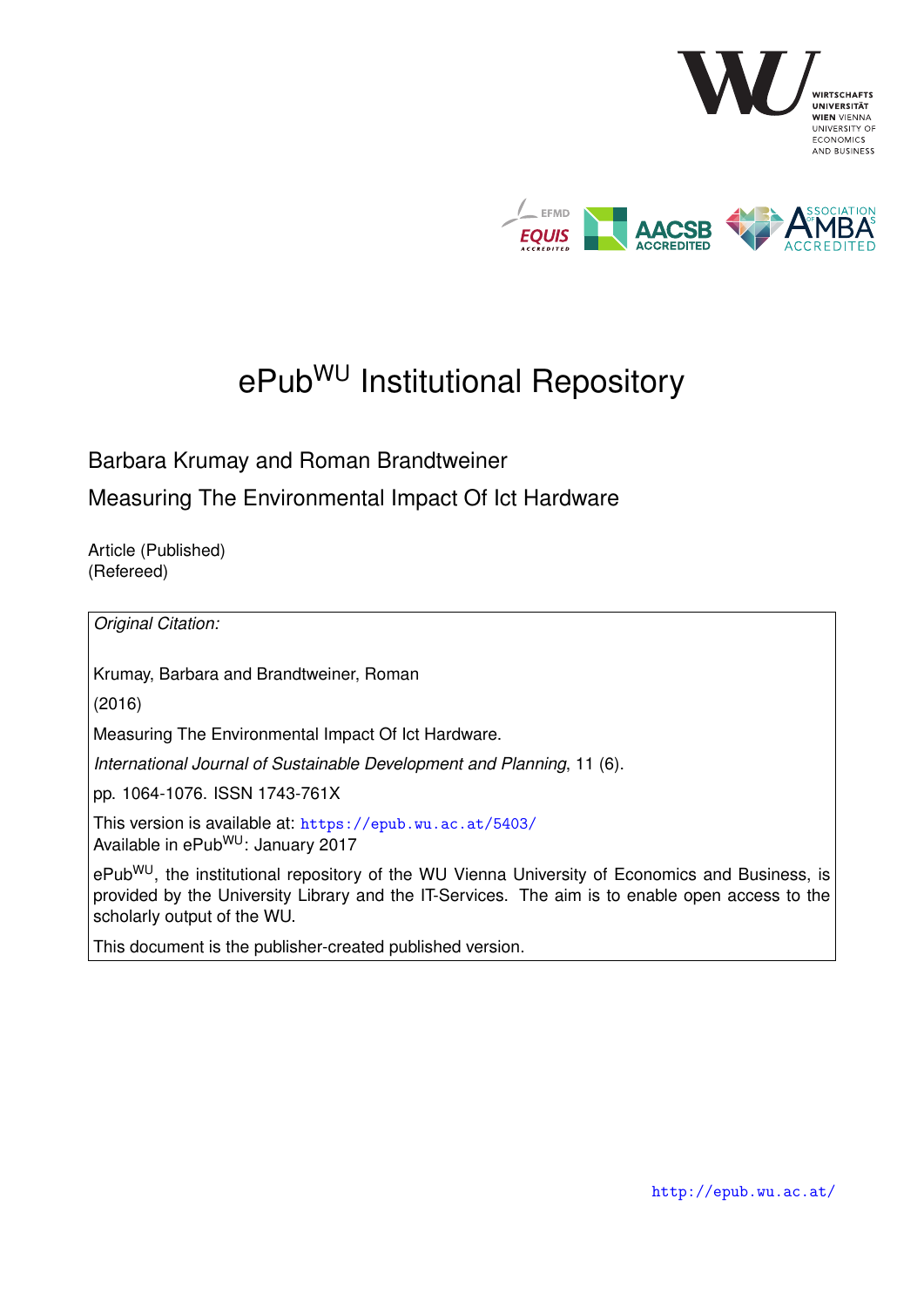# MEASURING THE ENVIRONMENTAL IMPACT OF ICT HARDWARE

BARBARA KRUMAY & ROMAN BRANDTWEINER WU Vienna, Institute for Information Management and Control.

#### ABSTRACT

Society needs information and communication technology (ICT) hardware to produce, process and store highly valuable information. This hardware, of course, affects the environment throughout its whole life cycle, starting with manufacturing, where the necessary scarce and precious resources (e.g. rare earth metals) are often mined under miserable environmental conditions. This leads to pollution of soil, water and air in the present as well as for the future. During the use phase of ICT hardware, energy consumption impacts the environment. At the end of life of ICT hardware, recycling, disposing as e-waste in landfills or disassembling are additional impacts that affect the environment. More and more producers and users, especially companies, want to measure these impacts, which is a complex task. However, approaches to measure the impacts are at hand, either as single indicators, measuring one specific impact, or as composed indicators, combining different single indicators into one 'summarizing' indicator. However, collection of data, measurement, assessment and interpretation are challenging. Unfortunately, guidelines for those who want to measure the impact of ICT hardware are rare. With our research, we aim to shed light on the various approaches to measure impacts of ICT hardware as well as their application in practice. Based on a literature review, we identified different indicators and them to the attention of experts from companies to assess these approaches in terms of practicability, significance and value for practice. The results show that research investigates and proposes a variety of different more or less complex indicators. However, business prefers single indicators, which are easy to measure and understand.

*Keywords: impact of ICT hardware, measurement, performance indicators.*

### 1 INTRODUCTION

Information and communication technology (ICT) hardware has found its way in our everyday private and business life. However, its extensive use has immense impacts on the environment. Throughout the whole lifecycle, ICT hardware affects the environment. Indicators for measuring those impacts are at hand. However, due to the complexity of ICT hardware, and also because companies prefer to measure by financial and non-financial indicators, which are easier to assess, a clear picture on ICT hardware impact measurement indicators does not exist. In this research, we focus on indicators applied by companies to measure the environmental impacts of ICT hardware. We identified different indicators from literature and brought the resulting approaches to the attention of experts from companies to assess these approaches in terms of practicability, significance and value for practice.

The remainder of the paper is structured as follows: first, we give a short overview on the current state of the field in performance and impact measurement, with special emphasis on ICT hardware. Second, we explain our methodological approach, in particular sampling of the literature and assessment of the indicators found. Third, we present the results, discuss



This paper is part of the Proceedings of the 3<sup>rd</sup> International Conference on Environmental and Economic Impact on Sustainable Development (Environmental Impact 2016) www.witconferences.com

© 2016 WIT Press, www.witpress.com ISSN: 1743-7601 (paper format), ISSN: 1743-761X (online), http://www.witpress.com/journals DOI: 10.2495/SDP-V11-N6-1064-1076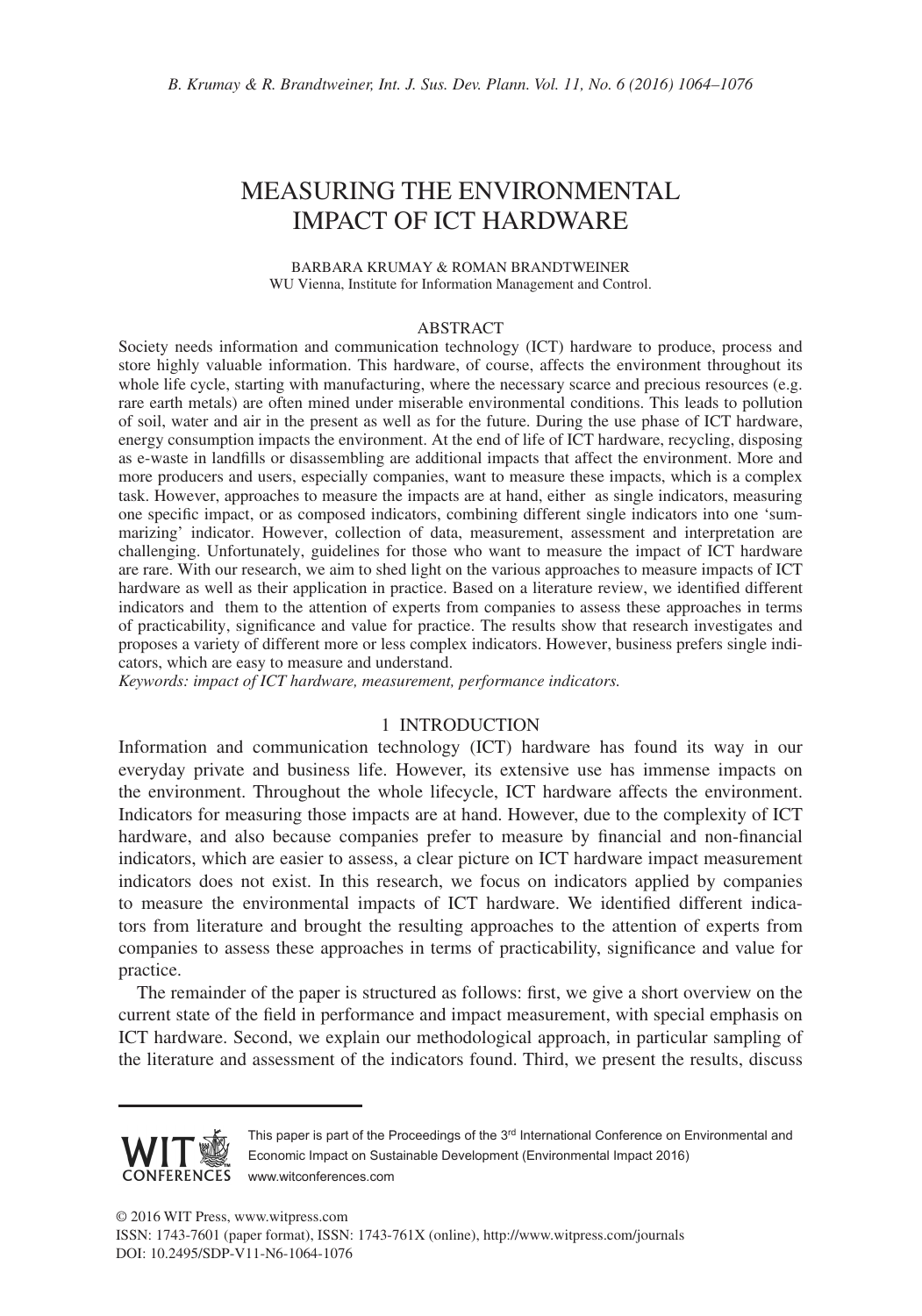them and provide propositions for further research. Finally, we provide a conclusion, limitations and further research.

### 2 STATE OF THE FIELD

Companies adopt different ways to measure their performance and impacts [1]. Results are used as a basis for decision making and changes in the company [2]. On one hand, financial performance is measured to document the success and wealth of a company [2]. Financial performance indicators [3] are the basis for financial reports, which are disclosed to the wider public in accordance with different laws [4]. Special emphasis to assess the success of companies has been put on key performance indicators (KPIs), which measure the critical aspects of companies' performance [5]. Non-financial performance indicators, like customer satisfaction or loyalty, employee training or product quality, have been evidenced to influence companies' success, as well [6]. Furthermore, it has been evidenced that non-financial indicators provide important information for a company in their original, non-peculiar form (e.g. CO2 emissions in tons per year). However, approaches to monetize such indicators can be observed [5] (e.g. costs evolving from CO2 emissions in tons per year). Clearly, companies measure their non-financial performance in terms of their impacts on society and environment. This has not always been the case but due to pressure from society in the context of environmentalism [6] and the advent of business ethics and corporate social responsibility (CSR) [7], companies adopt and integrate them in their measurement systems. In many countries, measurement and disclosure of non-financial reports is regulated by laws [8]. However, companies started to voluntarily disclose information beyond the obligatory financial reports [9] in the form of CSR or sustainability reports [7]. Sustainability reports integrate indicators, measuring environmental and societal impacts like greenhouse gas (GHG) emissions or employee satisfaction to state companies' activities in this area [10]. Different indicator schemes, measuring environmental performance such as Environmental Performance Indicators (EPI) [11], Key Ecological Indicators (KEI) or Green Performance Indicators (GPIs) [12], to name just some, are at hand for governments and organizations alike. But still, 'what' and 'how' to measure are open questions requiring further investigation [1]. Although the number of environmental and social indicators seem to be exploding, in the context of green ICT indicators measuring impacts are rare. Green ICT comprises greening by ICT (e.g. environmental information systems) or greening of ICT (reducing environmental impacts of ICT products) [13].

Particularly, the possibilities to reduce environmental impacts of ICT hardware require sound measurement. ICT hardware affects the environment throughout the whole lifecycle. When manufacturing ICT hardware, scarce and precious resources (e.g. rare earth metals) are mined under miserable environmental conditions [14, 15], leading to pollution of soil, water and air [16] in the long term. with usage of computers, power consumption further impacts the environment [17]. At the end of life, the impacts are even more severe, as ICT hardware can be recycled, disposed as e-waste in landfills or disassembled requiring energy and when operated in an inappropriate way, pollutes the environment [18, 19]. Especially at the end of life, the variety of products (e.g. mobile phones, servers, printers, computers integrated into other products) and different materials integrated (e.g. plastic, metals, liquids) makes measurement of impacts a hard task [20]. Besides the complexity of the product, the lack of green ICT indicators may be other reasons. On one hand, Green ICT is a rather new field [13]; on the other, sustainability frameworks like ISO 14001, the Greenhouse Gas Protocol (GHGP) or the Global Reporting Initiative (GRI) barely address Green ICT [21].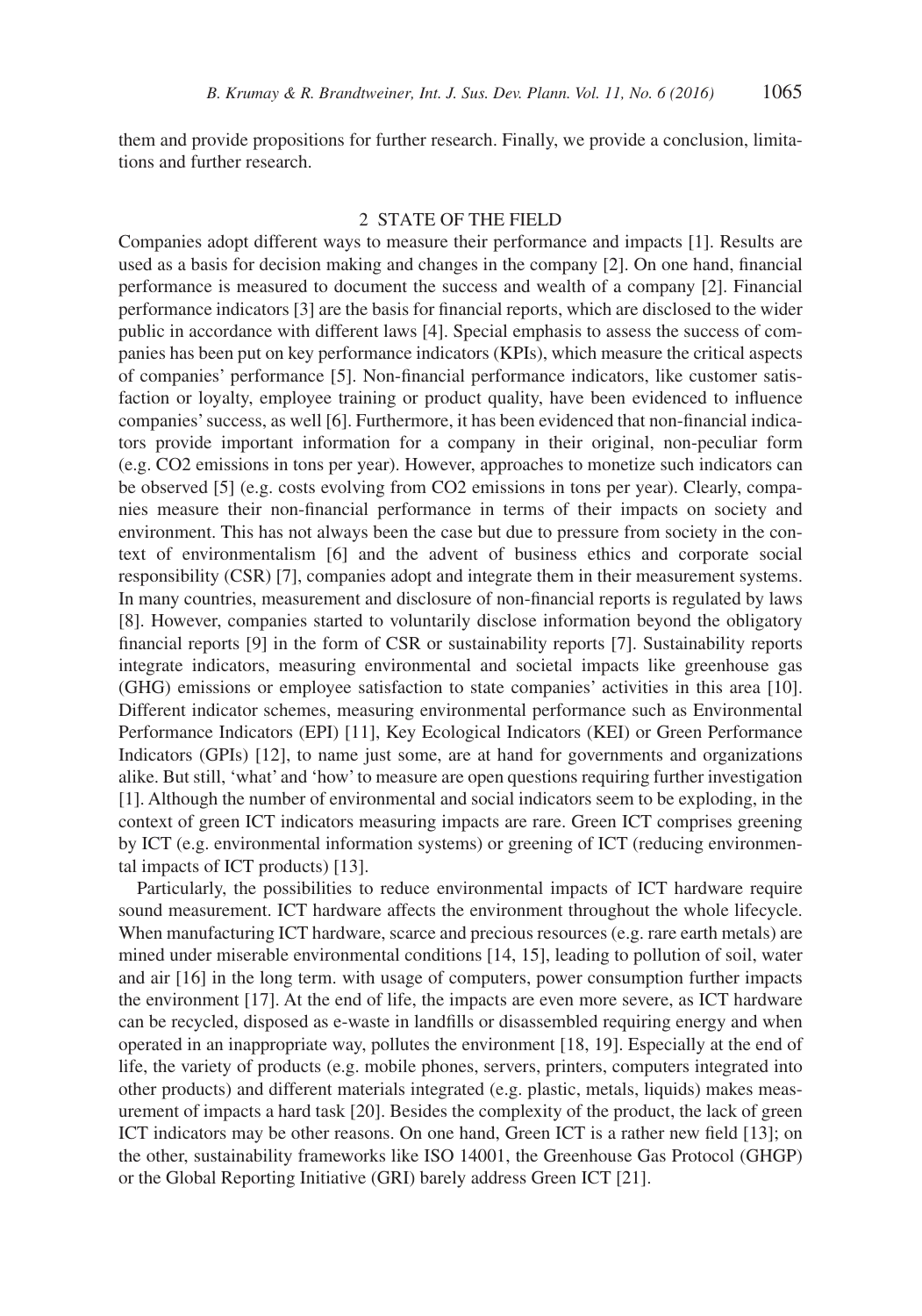All indicators, financial or non-financial, require sound data collection. While accounting systems and enterprise resource planning systems automatically generate data for financial indicators, data for environmental indicators requires additional sources. For both – financial and non-financial indicators – different indicator types are at hand. Single (or pure) indicators measure one specific impact (e.g. CPU power consumption). They can be pure numbers of units (e.g. number of hardware), express relations to other numbers (e.g. number of hardware per user) or time (e.g. number of hardware per year). The number of single indicators used in a company may be enormous, making them hard to understand and maintain. Thus, indicator systems (e.g. DuPont system), composed of compound indicators (e.g. ecological footprint [22]) have been created to assess more complex relationships in a summarizing number. On a more abstract level, symbolic representation of compound indicators, such as the footprint of a human being in terms of resources used, has found attention. Besides those, holistic approaches, integrating financial and non-financial indicators have the potential to overcome disadvantages of pure financial measurement in balancing the different aspects [23]. Especially in the context of ICT hardware, research and business discuss compound and holistic approaches. For example, the Lifecycle Assessment (LCA) tries to integrate all environmental impacts throughout the whole lifecycle [24]. Clearly, producers of different parts that are integrated, have to cooperate and provide according data [25]. Fairphone, (https://www.fairphone.com/projects/life-cycle-assessment/) is an example, produced based on fair, responsible and environmental considerations. In general, indicators for measuring financial performance have been criticized to reduce complex situations to simple numbers [23]. While single financial and non-financial indicators are narrow in their exploratory power, compound indicators are hard to interpret. When the results vary from measurement to measurement it remains unclear which underlying indicator has changed [2].

## 3 METHODOLOGICAL APPROACH

We applied a systematic literature review for identifying indicators for measuring environmental impacts of ICT hardware. First, we identified appropriate search terms based on a short pre-study. Queries included different combinations of Green ICT/IT/IS, ICT/IT hardware, (performance) indicator (performance) measurement, metrics, performance management, environment, energy, pollution as well as scorecard. We applied Boolean operators (AND, OR, NOT) to combine the search terms, on two scientific databases (EBSCO and ABInform/TI ProQuest) in December 2015. The search resulted in 350 academic papers (7 excluded due to language issues). We further selected the papers based on reading the abstract and further reduced the sample to 118 papers. By investigating their content, we excluded all papers that reported performance measurements of governments or pure environmental indicators, not targeting towards ICT hardware. Finally, we identified 59 papers for analyses. Further screening to identify indicators was performed by the co-authors using a software program for content analysis (Atlas.ti).

The results of the literature review were brought to the attention of three experts for assessing their opinion on practicability, significance and value for practice. First, experts were asked to mark the indicators in terms of 'known', 'used by us' (in the company) and 'used by others' (other companies). Second, in a short interview based on rough guidelines, we wanted to identify practicability (efforts for measuring the indicators), significance and value for practice. Interviewees were asked to describe how they think the indicators are or can be used in practice. Finally, to gain a broader understanding on the research–practice gap, we asked them to name other indicators they use and explain the advantages or disadvantages of these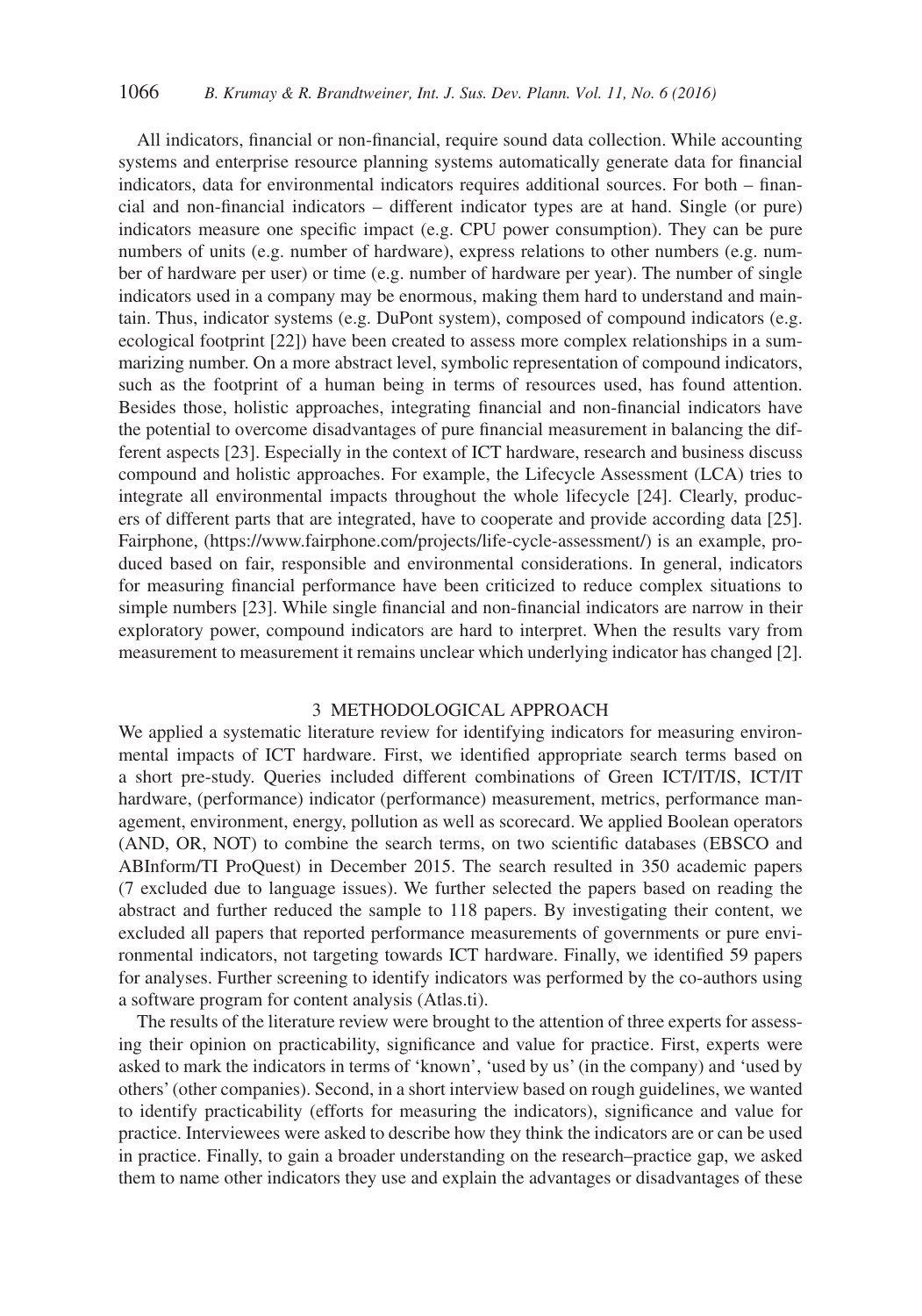indicators in brief. All interviews were conducted in the native language of the interviewees, and were audiotaped. Quotations from the interviews have been translated.

### 4 RESULTS

We found 77 different indicators (listed in Appendix A), measuring the impact of ICT hardware in the literature. Hereinafter we refer to them as ICTIMIs (ICT impact measurement indicators). We investigated the literature from different perspectives: resource (energy, water, emissions, waste, other), type of indicator (single, compound, holistic, symbolic measurement), to which ICT hardware they were applied (Specific hardware, Network, Data centers, System/service or general) as well as ICT facilities (e.g. cooling). In addition, we identified whether the ICTIMIs target towards efficiency, consumption or other parameters (e.g. utilization).

Most of the ICTIMIs target towards energy (47) and only a few assess emissions (5), waste (4), water (1) or combinations of them (20). The majority of the ICTIMIs discussed in literature are single indicators (54), have a symbolic representation such as footprint (11), are compound indicators (6) or holistic (6). Concerning hardware, most of the ICTIMIs are general (41) without further specifying on which hardware they are applied, 11 are hardware specific, 9 measure the impacts of networks, systems or services (6), or data centers (5). Some ICTIMIs measure facilities like air-conditioning, space (7), however, 5 of them are only targeting towards facilities, 2 in addition towards data centers. Out of the ICTIMIs identified, 27 measure the consumption, 25 efficiency and 25 target towards other aspects like productivity or utilization to name just some. Figure 1 summarizes the numbers, and a full representation can be found in Appendix A.

The results were brought to the attention of three experts. Expert 1 (E1) has been Chief Security Officer (CSecO) in a transportation company since 2011. The company has about 6 000 employees worldwide, using a variety of ICT hardware. Expert 2 (E2) is a consultant for different small- and medium-sized companies. He has been self-employed since 1995. His expertise is especially on network, network equipment and data centers. Most of his



Figure 1: ICTIMIs by resources, type of indicator, hardware assessed, aspect.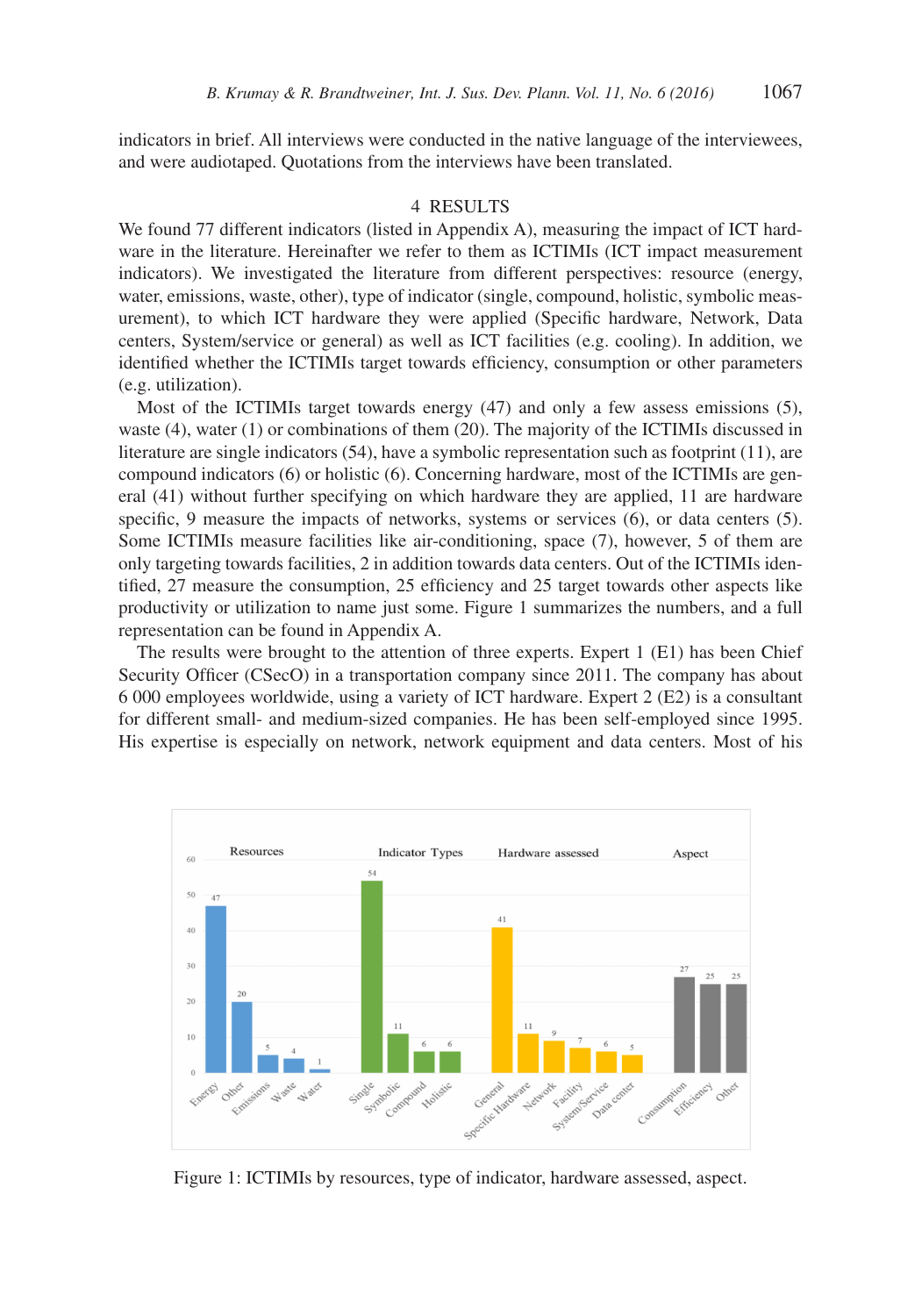customers are telecommunication companies or internet service providers. Numbers in the table summarize all his current customers. Expert 3 (E3) is Chief Technology Officer (CTO) of a medium-sized company in the retail sector. She has been working in the company since 2000 and in this position since 2013. The company sells hardware and software (see Table 1).

The three experts assessed the list of ICTIMIs quite differently. Concerning marking the indicators in terms of 'known', 'used by us', 'used by others', all experts know about half of the ICTIMIs found (E1: 37; E2: 42; E3: 32). However, Expert 1 mainly knows indicators for measuring energy efficiency in general. Expert 2, by contrast, knows many of the indicators, but in the companies he is working with, he uses only 13, mainly addressing networks and data center efficiency. Expert 3, is aware of many footprint indicators, but has neither used them nor have seen them used. Most well-known and applied indicators are CPU usage efficiency, energy efficiency, energy efficiency of data centers, paper used for printing, PC power management, PUE, ScE. Although they know some indicators (e.g. Green IT BSC), they do not apply them. The ratio between indicators known and indicators used varies from 0.65 (E1), 0.47 (E3) to 0.41 (E2), whereas the ratio between knowing and used by other companies is slightly higher (E1: 0.78; E2: 0.62; 0.88). Table 2 summarizes the results; Appendix A represents all results.

|                        | E1                                                              | E2                                                            | E <sub>3</sub>                                          |
|------------------------|-----------------------------------------------------------------|---------------------------------------------------------------|---------------------------------------------------------|
| Position               | CSecO                                                           | Consultant                                                    | <b>CTO</b>                                              |
| In the company since   | 1990                                                            | 1995                                                          | 2000                                                    |
| In this position since | 2011                                                            | 1995                                                          | 2013                                                    |
| Industry               | Transportation                                                  | <b>ICT</b>                                                    | Retail                                                  |
| Employees (approx.)    | 6 000                                                           |                                                               | 320                                                     |
| IT hardware            | 300 servers,<br>7 networks,<br>30 000 devices<br>2 data centers | 450 servers<br>12 networks<br>4 500 devices<br>5 data centers | 5 servers<br>1 network<br>500 devices<br>2 data centers |

| Table 2: Summary of Experts' Assessment of ICTIMIs. |  |  |  |
|-----------------------------------------------------|--|--|--|
|-----------------------------------------------------|--|--|--|

|                        | E1   | E2   | E3   | Indicators unknown   | 24 |
|------------------------|------|------|------|----------------------|----|
| Known $(K)$            | 37   | 42   | 32   | Known by one expert  | 20 |
| Used by us $(U_{II})$  | 20   | 13   | 15   | Known by two experts | 8  |
| Used by others $(U_0)$ | 29   | 26   | 28   | Known by all experts | 25 |
| Ratio $U_{II}/K$       | 0.65 | 0.41 | 0.47 |                      |    |
| Ratio $U_0/K$          | 0.78 | 0.62 | 0.88 |                      |    |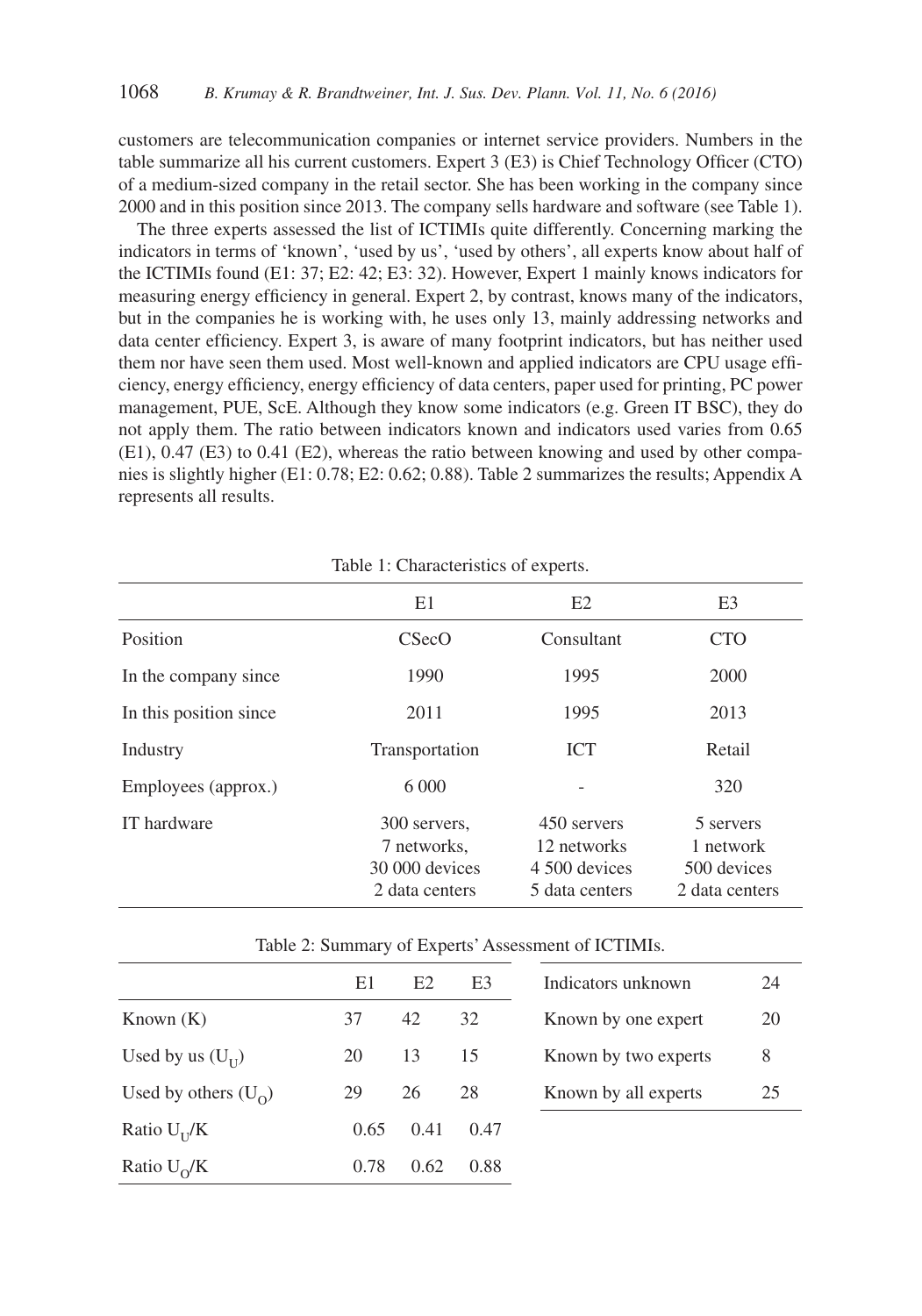In the interviews, the experts expressed their points of view on practicability, significance and value for practice. All three explained that compound indicators such as footprints are not useful for them because they are 'hard to assess and even harder to understand' (E2). The same applies to holistic approaches like LCA or the Green IT BSC. Expert 1 mentioned that they started a project to set up the lifecycle assessment for one specific hardware they bought, but 'due to the massive amount of data needed, we stopped it'. Furthermore, Expert 1 specifically expressed that the Green IT BSC 'is too complicated and requires a lot of resources to collect the necessary data'. Expert 3 mentioned that they do not use the balanced scorecard approach in their company, so there is no basis for the Green IT BSC. All experts expressed their preference for single performance indicators, especially energy measures. Furthermore, they found it important that collection data, calculation and monitoring operate automatically. Expert 2 mentioned that 'the data to measure CPU usage efficiency, for example, can be collected automatically via integrated protocols making monitoring easy – that is why we use it'. All three agreed upon energy being the most significant resource measured, since 'energy means money' (E3). However, Expert 2 reported that one of his customers stopped measuring the energy efficiency of servers since it influenced the general performance. Expert 1 made a similar statement by explaining 'that we only measure where it has not influence on the performance'. All three experts expressed that some results from measuring impacts of ICT hardware are published in internal or external sustainability reports (e.g. PUE), but only because they were existing. When buying new hardware, labels like the energy star are 'somehow relevant, but price and functionality are more important' (E3). Expert 3 mentioned, that 'especially the PUE and similar indicators were helpful when we set up our new data center'. When asking them to name indicators not listed in our results, Expert 1 named very generally 'indicators from ITIL, COBIT or ISO 14001', whereas Expert 3 came up with a list of six indicators, she could name by heart, because they are 'extensively used in the company' (see Table 3). Only Expert 2 did not name any indicators, but explained that

|                                                     |              |              |              |   | Energy<br>Other<br>Single<br>Single<br>Compound<br>General<br>Hardware<br>Hardware<br>Facility<br>Facility<br>Consumption<br>Consumption |  |  |
|-----------------------------------------------------|--------------|--------------|--------------|---|------------------------------------------------------------------------------------------------------------------------------------------|--|--|
| Paper pages per employee                            |              | $\mathbf{X}$ | $\mathbf{X}$ |   |                                                                                                                                          |  |  |
| Percentage of energy used from<br>renewable sources | $\mathbf{X}$ |              | X            |   |                                                                                                                                          |  |  |
| Percentage of recycled printer paper                |              |              | $X \times X$ |   |                                                                                                                                          |  |  |
| Renewable energy use                                |              |              |              |   |                                                                                                                                          |  |  |
| Software sustainability index                       |              | X            |              | X |                                                                                                                                          |  |  |
| Watts per Active Port                               | X            |              |              |   |                                                                                                                                          |  |  |

Table 3: List of Indicators (Expert 3).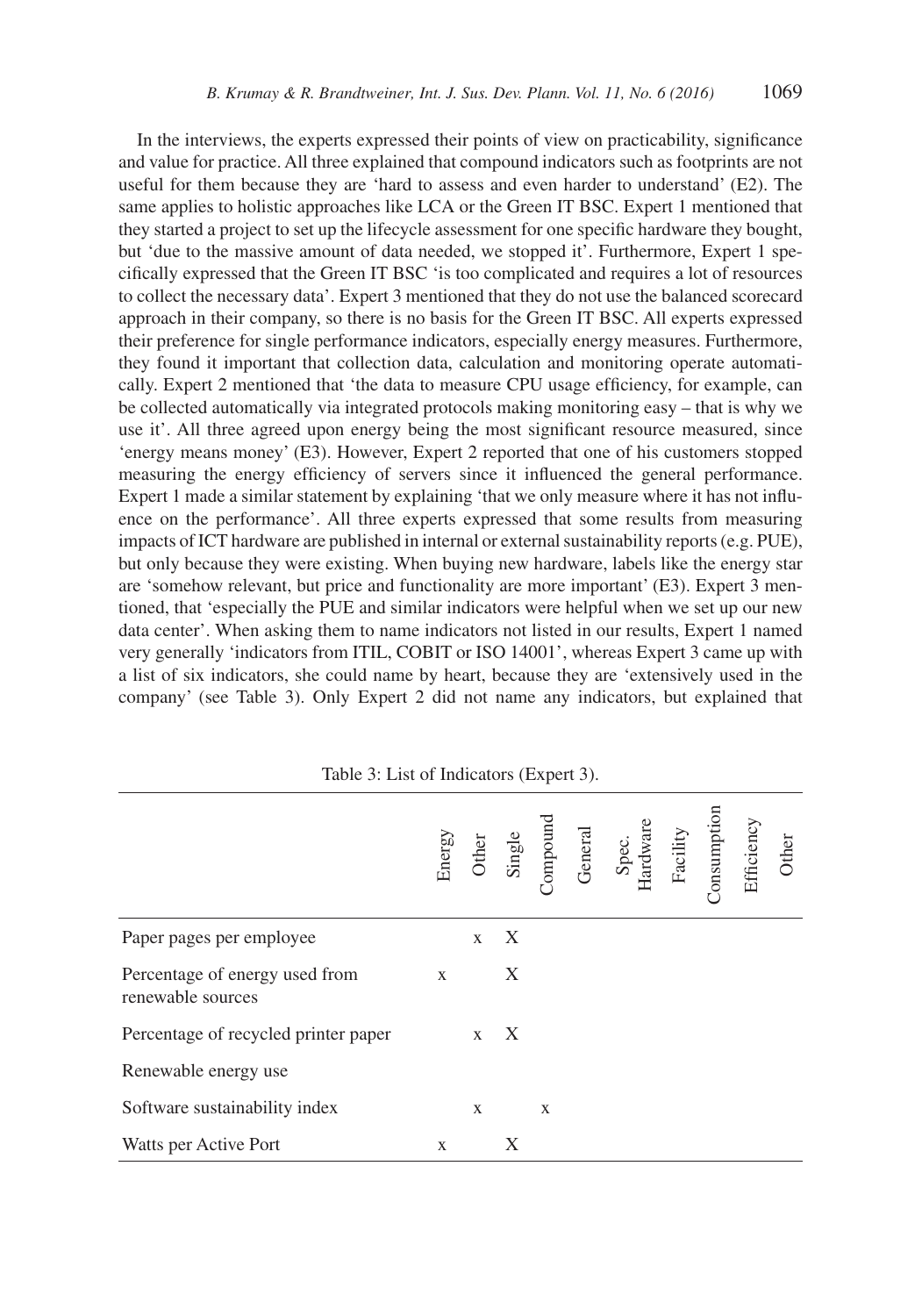'indicators have to fit to the company and depend on the requirements and specifications'. Interestingly, Expert 1 explained that there is no plan or strategic decision on indicators used to measure impacts of ICT hardware. Some are measured 'because we know how to measure them' (E1), 'we can visualize them in the dash board' (E2) or 'they have always been measured' (E3). Out of the list of ICTIMIs from literature, none seemed to be interesting at the current state. Experts 1 and 3 expressed that they would use repositories of ICTIMIs, but they were not aware of an existing one.

#### 5 DISCUSSION AND PROPOSITIONS

With our research, we aim to shed light on the approaches to measure impacts of ICT hardware as well as their application in practice. Our research revealed that academic literature discusses a respectable number of different indicators. However, the experts in our study were not aware of many of the indicators developed from literature. Although well known, complex compound indicators such as the LCA and the Green IT BSC are rarely applied in practice. Practice by contrast applies indicators, which are easy to measure and understand. In research and practice, measuring efficiency and consumption of energy dominates by far measurement of other resources. This may be because energy measurement is directly connected to cost considerations. In general, we see that companies have adopted some ICTIMIs, but reasons for their implementation remain unclear. Hence, we contribute to research and practice alike. For research, the propositions may foster as a starting point whereas practical implications arise from the knowledge gained concerning factors influencing ICTIMIs application.

Experts know more than the half of the indicators collected from literature, but apply only a few of them. Based on the interviews, we conclude that several factors influence the application of ICTIMIs. First, it is their practicability. When the data for the ICTIMIs can be easily collected, best case automatically, they have a good chance to be applied. This is clearly connected to what has been said before about financial indicators, where the data is collected or created almost automatically by accounting systems [2]. Second, the experts in this study expressed that the priority is on the performance of hardware, not on measuring impacts. Companies that need to have clear and understandable indicators also explain the reluctance of the experts to implement compound indicators, indicator systems and holistic approaches. Other research already revealed that compound indicators such as the ecological footprint are often used on the governmental level, but not on the company level. Hence, we postulate:

*Proposition 1*: Easy collection of data, no or low influence on the performance of the hardware measured as well as easy to understand results are factors influencing the application of ICTIMIs in companies.

As we have seen in the literature review and learned from the experts, energy efficiency and consumption are in focus. First, energy consumption is easy to measure, but second and even more important, decrease of energy consumption immediately reduces costs. This is somehow in line with research, where monetarization of non-monetary indicators has been discussed lengthily [5]. Reasons for these efforts may lie in the long tradition of financial indicators, the current economic system or the need to be comparable with other competitors. However, we propose:

*Proposition 2*: Adoption of ICTIMIs with a clear and direct connection to monetary consequences (costs, savings) will be more likely compared to non-pecuniary ICTIMIs.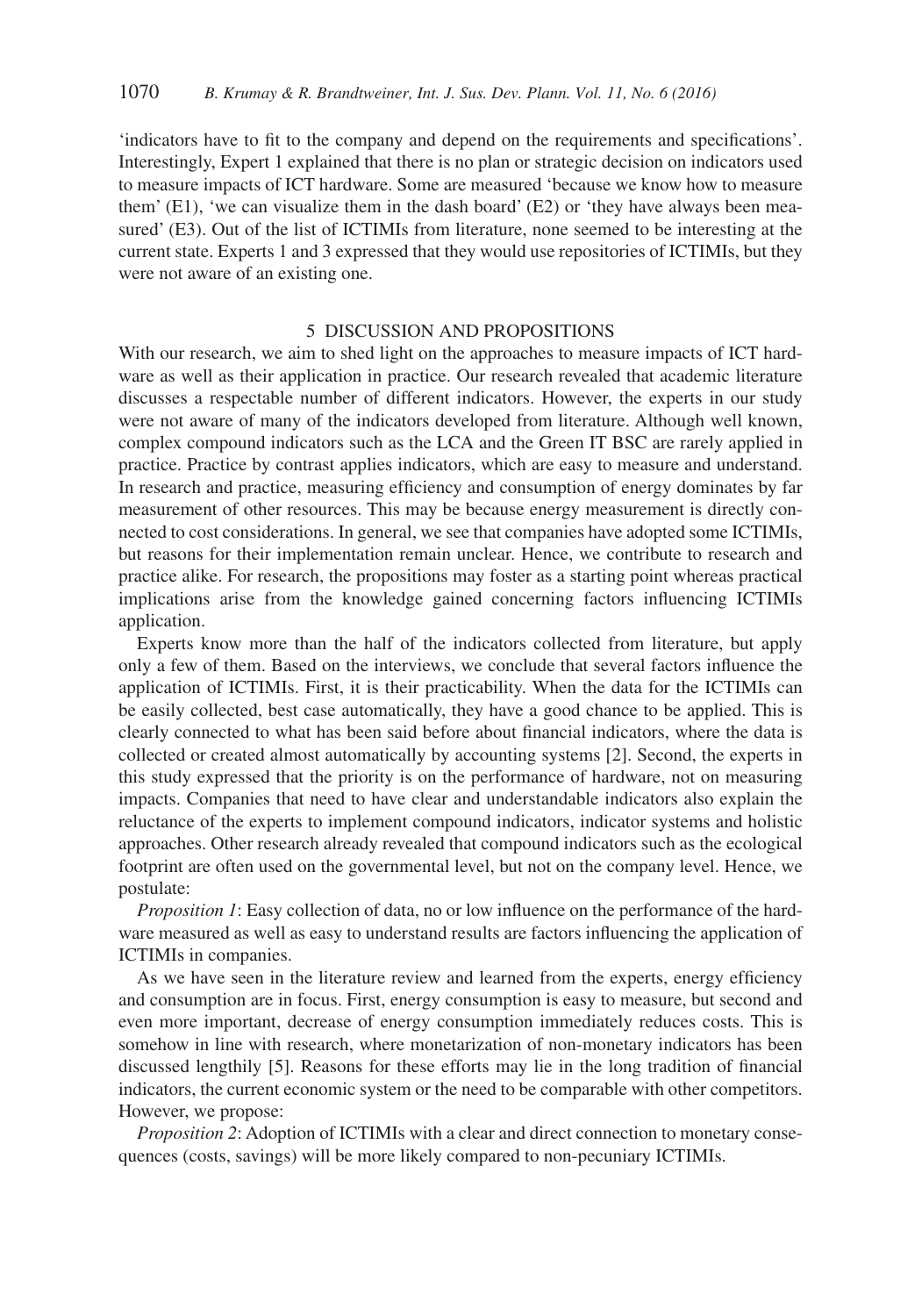Interestingly, the experts in this study did not express any strategic considerations for implementing ICTIMIs. This is somewhat contradictory to results from research, since the responsibility for the selection of performance indicators is often seen as a strategic task [2]. In the rather new area of 'greening ICT', other factors influence the selection of ICTIMIs. First, pragmatic considerations like employee knowledge on the measurement are more important. Second, the fit to operational requirements for monitoring (like visualization) plays an important role. Third, a kind of convenience also influences the selection (e.g. 'have always been measured', 'is implemented into the hardware'). It is important to make clear that ICTIMIs are not randomly selected, because – as already described in proposition 1 and 2 – several factors influence the implementation and application. Consequently, we state:

*Proposition 3*: Pragmatic considerations, fit of ICTIMIs to companies' operational requirements as well as convenience influence the implementation of ICTIMIs more than strategic considerations.

### 6 CONCLUSION, LIMITATIONS AND FUTURE RESEARCH

Measuring the impacts of ICT hardware is a complex task. As we have shown, different approaches are at hand, but application in practice is rare. Main factors for adoption in practice are measurability and fit to task. Of course, this research has some limitations. First, due to the mere exploratory nature of our research, we did not test our assumptions and proposition. Second, the number of experts is rather low. A quantitative evaluation could be helpful to gain broader understanding. Our literature review serves as a solid basis for further research on privacy and security performance indicators. Future research should focus on the applicability of ICTIMIs as well as on testing the propositions mentioned above.

#### REFERENCES

[1] Neely, A., The performance measurement revolution: why now and what next? *International Journal of Operations & Production Management*, **19**(2), pp. 205–228, 1999.

[http://dx.doi.org/10.1108/01443579910247437](http://dx.doi.org/10.1108/01443579910247437
)

- [2] Venkatraman, N. & Ramanujam, V., Measurement of business performance in strategy research: a comparison of approaches. *Academy of Management Review*, **11**(4), pp. 801–814, 1986.
- [3] Neely, A.D., *Business Performance Measurement: Theory and Practice*, Cambridge University Press, 2002.
- [4] Healy, P.M. & Palepu, K.G., The effect of firms' financial disclosure strategies on stock prices. *Accounting Horizons*, **7**(1), p. 1, 1993.
- [5] Parmenter, D., *Key Performance Indicators (KPI): Developing, Implementing, and Using Winning KPIs*, John Wiley & Sons, 2010.
- [6] van Rekom, J., Go, F.M. & Calter, D.M., Communicating a company's positive impact on society—can plausible explanations secure authenticity? *Journal of Business Research*, **67**(9), pp. 1831–1838, 2014. [http://dx.doi.org/10.1016/j.jbusres.2013.12.006](http://dx.doi.org/10.1016/j.jbusres.2013.12.006
)
- [7] Caritte, V., Acha, S. & Shah, N., Enhancing corporate environmental performance through reporting and roadmaps. *Business Strategy & the Environment*, **24**(5), pp. 289–308, 2015. [http://dx.doi.org/10.1002/bse.1818](http://dx.doi.org/10.1002/bse.1818
)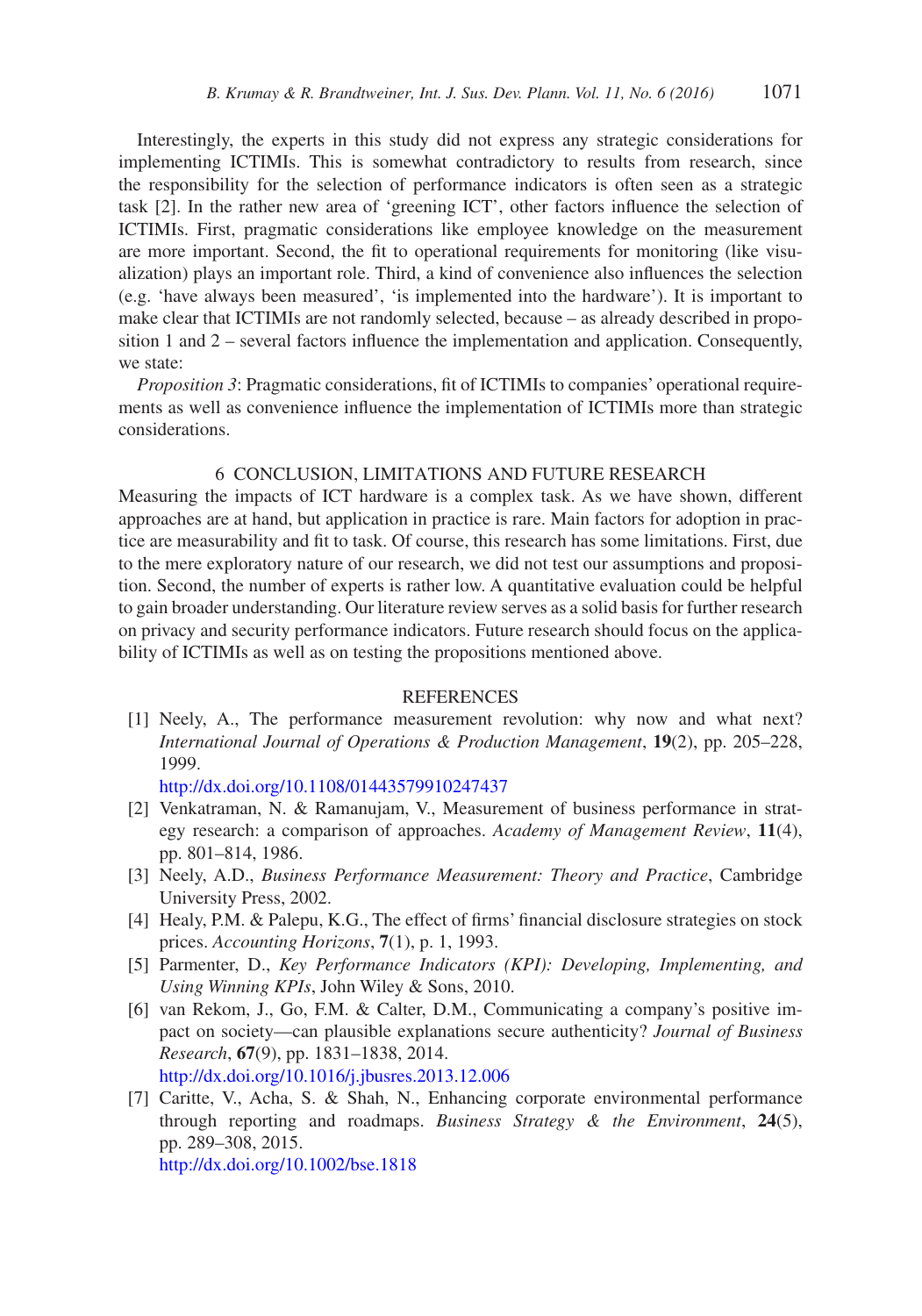- [8] Nnorom, I.C. & Osibanjo, O., Overview of electronic waste (e-waste) management practices and legislations, and their poor applications in the developing countries. *Resources, Conservation and Recycling*, **52**(6), pp. 843–858, 2008. [http://dx.doi.org/10.1016/j.resconrec.2008.01.004](http://dx.doi.org/10.1016/j.resconrec.2008.01.004
)
- [9] Dhaliwal, D.S., Li, O.Z., Tsang, A. & Yang, Y.G., Voluntary nonfinancial disclosure and the cost of equity capital: the initiation of corporate social responsibility reporting. *The Accounting Review*, **86**(1), pp. 59–100, 2011. [http://dx.doi.org/10.2308/accr.00000005](http://dx.doi.org/10.2308/accr.00000005
)
- [10] Wallström, M., *Active or reactive CSR reporting and sustainable development as tools for smart growth*, In *GRI Conference - Reporting Sustainability*, V.P.o.t.E.C.r.f.I.R.a.C. Strategy, Editor: Amsterdam, 2006.
- [11] Hammond, A.L. & Institute, W.R., *Environmental Indicators: a Systematic Approach to Measuring and Reporting on Environmental Policy Performance in the Context of Sustainable Development*, World Resources Institute Washington, DC, 1995.
- [12] Ferreira, A.M. & Pernici, B., Managing the complex data center environment: an integrated energy-aware framework. *Computing*, pp. 1–41, 2014. [http://dx.doi.org/10.1007/s00607-014-0405-x](http://dx.doi.org/10.1007/s00607-014-0405-x
)
- [13] Mickoleit, A., *Greener and Smarter. ICTs, the Environment and Climate Change*, OECD, Editor, 2010.
- [14] Alonso, E., Sherman, A.M., Wallington, T.J., Everson, M.P., Field, F.R., Roth, R. & Kirchain, R.E., Evaluating rare earth element availability: a case with revolutionary demand from clean technologies. *Environmental Science & Technology*, **46**(6), pp. 3406–3414, 2012.

[http://dx.doi.org/10.1021/es203518d](http://dx.doi.org/10.1021/es203518d
)

- [15] Schüler, D., Buchert, M., Liu, R., Dittrich, S. & Merz, C., *Study on Rare Earths and their Recycling*, Ö.-I. eV, Editor. Darmstadt, 2011.
- [16] Humphries, M., *Rare earth elements: the global supply chain*. CRS Report for Congress, ed. C.R. Service, DIANE Publishing: Washington, 2010.
- [17] Bertoldi, P. & Atanasiu, B., Electricity consumption and efficiency trends in the enlarged European union, In *JRC Scientific and Technical Reports*, European Commission Joint Research Centre Institute for Energy: Luxembourg, 2009.
- [18] Cairns, C.N., E-waste and the consumer: improving options to reduce, reuse and recycle. *Electronics and the Environment, 2005. Proceedings of the 2005 IEEE International Symposium on*, IEEE, pp. 237–242, 2005. [http://dx.doi.org/10.1109/ISEE.2005.1437033](http://dx.doi.org/10.1109/ISEE.2005.1437033
)
- [19] Boudier, F. & Bensebaa, F., Hazardous waste management and corporate social responsibility: illegal trade of electrical and electronic waste. *Business & Society Review*, **116**(1), pp. 29–53, 2011.
	- [http://dx.doi.org/10.1111/j.1467-8594.2011.00376.x](http://dx.doi.org/10.1111/j.1467-8594.2011.00376.x
)
- [20] Robinson, B.H., E-waste: an assessment of global production and environmental impacts. *Science of the Total Environment*, **408**(2), pp. 183–191, 2009. [http://dx.doi.org/10.1016/j.scitotenv.2009.09.044](http://dx.doi.org/10.1016/j.scitotenv.2009.09.044
)
- [21] GRI Global Reporting Initiative, *Global Reporting Guidelines*, 2014 available at https://www.globalreporting.org/resourcelibrary/GRIG4-Part1-Reporting-Principlesand-Standard-Disclosures.pdf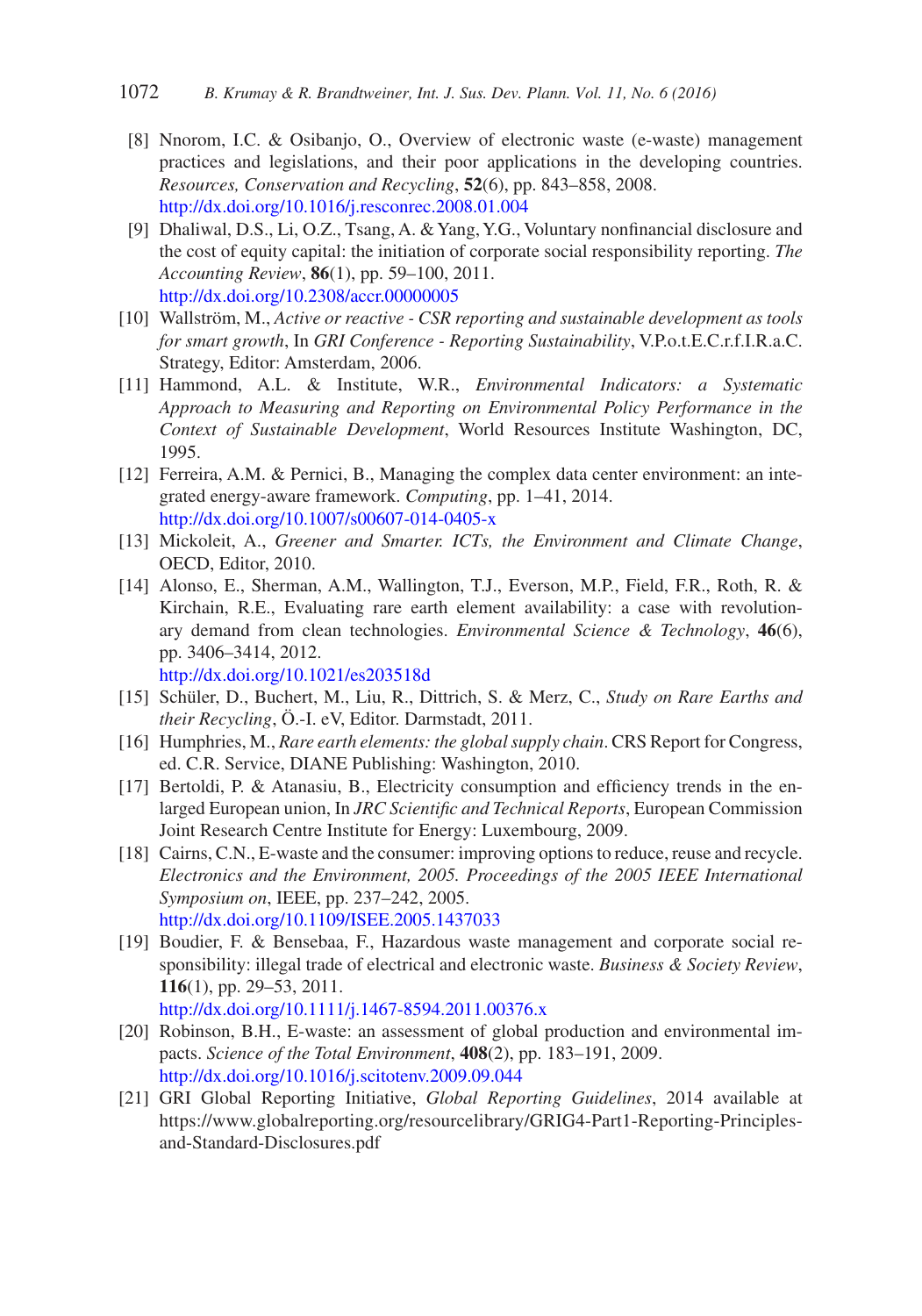- [22] Wackernagel, M. & Rees, W., *Our Ecological Footprint: Reducing Human Impact on the Earth*, New Society Publishers, 1998.
- [23] Bird, S.M., David, C., Farewell, V.T., Harvey, G., Tim, H. & Peter, C., Performance indicators: good, bad, and ugly. *Journal of the Royal Statistical Society: Series A (Statistics in Society)*, **168**(1), pp. 1–27, 2005. [http://dx.doi.org/10.1111/j.1467-985X.2004.00333.x](http://dx.doi.org/10.1111/j.1467-985X.2004.00333.x
)
- [24] Blengini, G.A., Fantoni, M., Busto, M., Genon, G. & Zanetti, M.C., Participatory approach, acceptability and transparency of waste management LCAs: case studies of Torino and Cuneo. *Waste Management*, **32**(9), pp. 1712–1721, 2012. [http://dx.doi.org/10.1016/j.wasman.2012.04.010](http://dx.doi.org/10.1016/j.wasman.2012.04.010
)
- [25] Lenzen, M., Murray, J., Sack, F. & Wiedmann, T., Shared producer and consumer responsibility—theory and practice. *Ecological Economics*, **61**(1), pp. 27–42, 2007.

[http://dx.doi.org/10.1016/j.ecolecon.2006.05.018](http://dx.doi.org/10.1016/j.ecolecon.2006.05.018
)

**Appendix A:** List of Indicators

|                                                               | Resources | Indicator Types | Hardware<br>assessed | Aspects* | Known            | Jsed by us*      | Used by others*  |
|---------------------------------------------------------------|-----------|-----------------|----------------------|----------|------------------|------------------|------------------|
| APC - Area Power consumption                                  | En        | Si              | Ge                   | Cs       | $\overline{0}$   | $\overline{0}$   | $\theta$         |
| Availability of formal environmental technology<br>procedures | $O_R$     | Si              | Ge                   | $O_A$    | $\boldsymbol{0}$ | $\overline{0}$   | $\overline{0}$   |
| CADE - Corporate Average Data Efficiency                      | $O_R$     | Co              | DC                   | Ef       | 3                | $\theta$         | $\overline{2}$   |
| Carbon footprint / CO2 footprint                              | Em        | Sy              | Ge                   | Cs       | $\overline{2}$   | $\boldsymbol{0}$ | $\theta$         |
| Carbon footprint of digital information services /<br>storage | Em        | Sy              | Se                   | Cs       | $\boldsymbol{0}$ | $\boldsymbol{0}$ | $\mathbf{0}$     |
| Cloud computing energy efficiency                             | En        | Si              | <b>Se</b>            | Ef       | $\overline{2}$   | $\mathbf{1}$     | 1                |
| Cooling System Efficiency                                     | En        | Si              | Fa                   | Ef       | 3                | $\mathbf{1}$     | 2                |
| CPE - Compute Power Efficiency                                | En        | Si              | Ge                   | Ef       | $\mathbf{1}$     | $\theta$         | $\mathbf{1}$     |
| CPU usage efficiency                                          | En        | Si              | <b>SH</b>            | Ef       | 3                | 3                | 3                |
| CUE - Carbon Usage Effectiveness                              | Em        | Si              | Ge                   | Ef       | 1                | $\boldsymbol{0}$ | $\boldsymbol{0}$ |
| Data centre physical footprint                                | $O_R$     | Sy              | DC                   | Cs       | $\mathbf{1}$     | $\theta$         | $\boldsymbol{0}$ |
| DCiE - Data Centre infrastructure Efficiency                  | En        | Si              | Fa                   | Ef       | 3                | $\mathfrak{2}$   | 3                |
| DCP - Data Centre Productivity                                | En        | Si              | $DC^*$               | $O_A$    | $\,1\,$          | $\boldsymbol{0}$ | $\boldsymbol{0}$ |
| DPPE - Data Centre Performance Per Energy                     | En        | Si              | $DC^*$               | $O_A$    | $\boldsymbol{0}$ | $\boldsymbol{0}$ | $\boldsymbol{0}$ |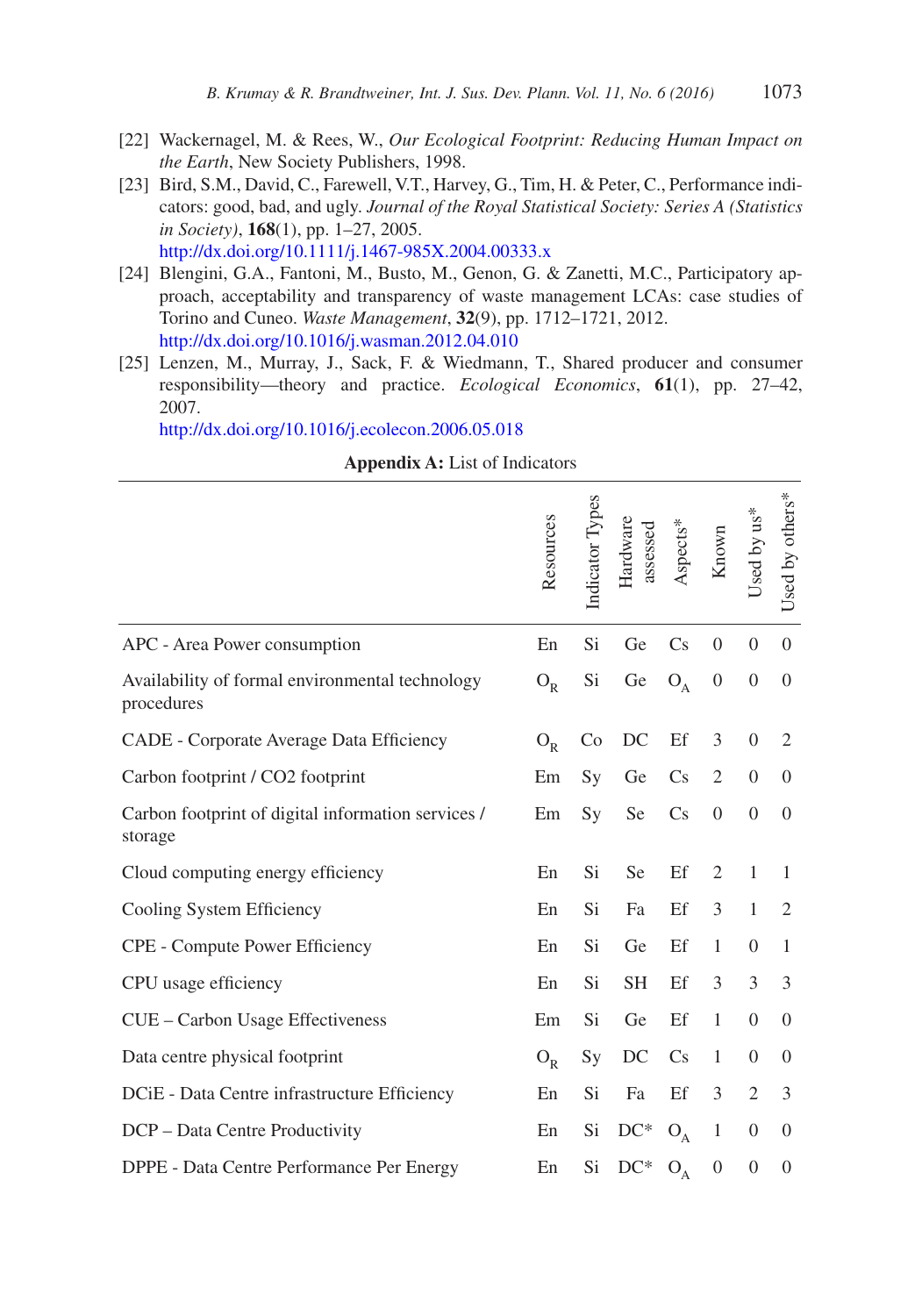|                                                         | Resources  | Indicator Types | Hardware<br>assessed | Aspects*               | Known            | Used by us*      | Used by others*  |
|---------------------------------------------------------|------------|-----------------|----------------------|------------------------|------------------|------------------|------------------|
| ECG - Energy Consumption Gain                           | En         | Si              | Ge                   | $\mathbf{C}$ s         | 1                | 0                | $\overline{0}$   |
| Ecological footprint                                    | $O_R$      | Sy              | Ge                   | $\mathbf{C}$ s         | 3                | 0                | $\overline{0}$   |
| <b>ECR</b> - Energy Consumption Rating                  | En         | Si              | Ne                   | $\mathbf{C}$ s         | $\boldsymbol{0}$ | $\overline{0}$   | $\theta$         |
| ECRW - ECR-Weighted                                     | ${\rm En}$ | Si              | Ne                   | $\mathbf{C}$ s         | 1                | 0                | $\overline{0}$   |
| EE - Energy efficiency                                  | En         | Si              | Ge                   | Ef                     | 3                | 3                | 3                |
| EE in data centres                                      | En         | Si              | Se                   | Ef                     | 3                | 3                | 3                |
| EE of (mobile sensor) networks                          | En         | Si              | Ne                   | Ef                     | 2                | 0                | 2                |
| EE of ICT operation                                     | En         | Si              | $\rm SE$             | Ef                     | 3                | 2                | 3                |
| EE of ICT products                                      | En         | Si              | Ge                   | Ef                     | $\theta$         | 0                | $\theta$         |
| EE of infrastructure                                    | En         | Si              | <b>SH</b>            | Ef                     | 3                | 2                | 3                |
| <b>EE</b> of Location Based Services                    | En         | Si              | Se                   | Ef                     | $\overline{0}$   | $\overline{0}$   | $\theta$         |
| EE of systems                                           | En         | Si              | Se                   | Ef                     | 3                | 2                | 3                |
| EE of terminals                                         | En         | Si              | <b>SH</b>            | Ef                     | $\theta$         | 0                | $\overline{0}$   |
| Energy footprint                                        | En         | <b>Sy</b>       | Ge                   | $\mathbf{C}\mathbf{s}$ | $\mathbf{0}$     | $\overline{0}$   | $\overline{0}$   |
| Energy star                                             | En         | Co              | Ge                   | $O_A$                  | 3                | $\overline{0}$   | 3                |
| EnergyBench - Throughput of Joule for computing         | En         | Si              | Ge                   | $\mathbf{C}\mathbf{s}$ | $\theta$         | 0                | $\theta$         |
| Environmental footprint                                 | $O_R$      | Sy              | Ge                   | $\mathbf{C}$ s         | 1                | $\overline{0}$   | 1                |
| Environmental impact assessment                         | $O_R$      | Ho              | Ge                   | $O_A$                  | 3                | $\overline{0}$   | $\boldsymbol{0}$ |
| EPI - Energy Proportionality Index                      | En         | Si              | Ge                   | $O_A$ 0                |                  | $0 \quad 0$      |                  |
| ERF - Energy Reuse Factor: Amount of reusable<br>energy | En         | Si              | Ge                   | $O_A$                  | $\sqrt{2}$       | $\boldsymbol{0}$ | $\boldsymbol{0}$ |
| ESI - Energy scaling index                              | En         | Si              | <b>SH</b>            | Ef                     | $\mathbf{1}$     | $\boldsymbol{0}$ | $\boldsymbol{0}$ |
| E-Waste per unit                                        | Wa         | Si              | Ge                   | $O_{A}$                | 3                | $\mathbf{1}$     | $\overline{2}$   |
| GHG footprint                                           | Em         | Sy              | Ge                   | Cs                     | 3                | $\boldsymbol{0}$ | 3                |
| Global footprint                                        | Em         | Sy              | Ge                   | $\mathbf{C}\mathbf{s}$ | 3                | $\boldsymbol{0}$ | 3                |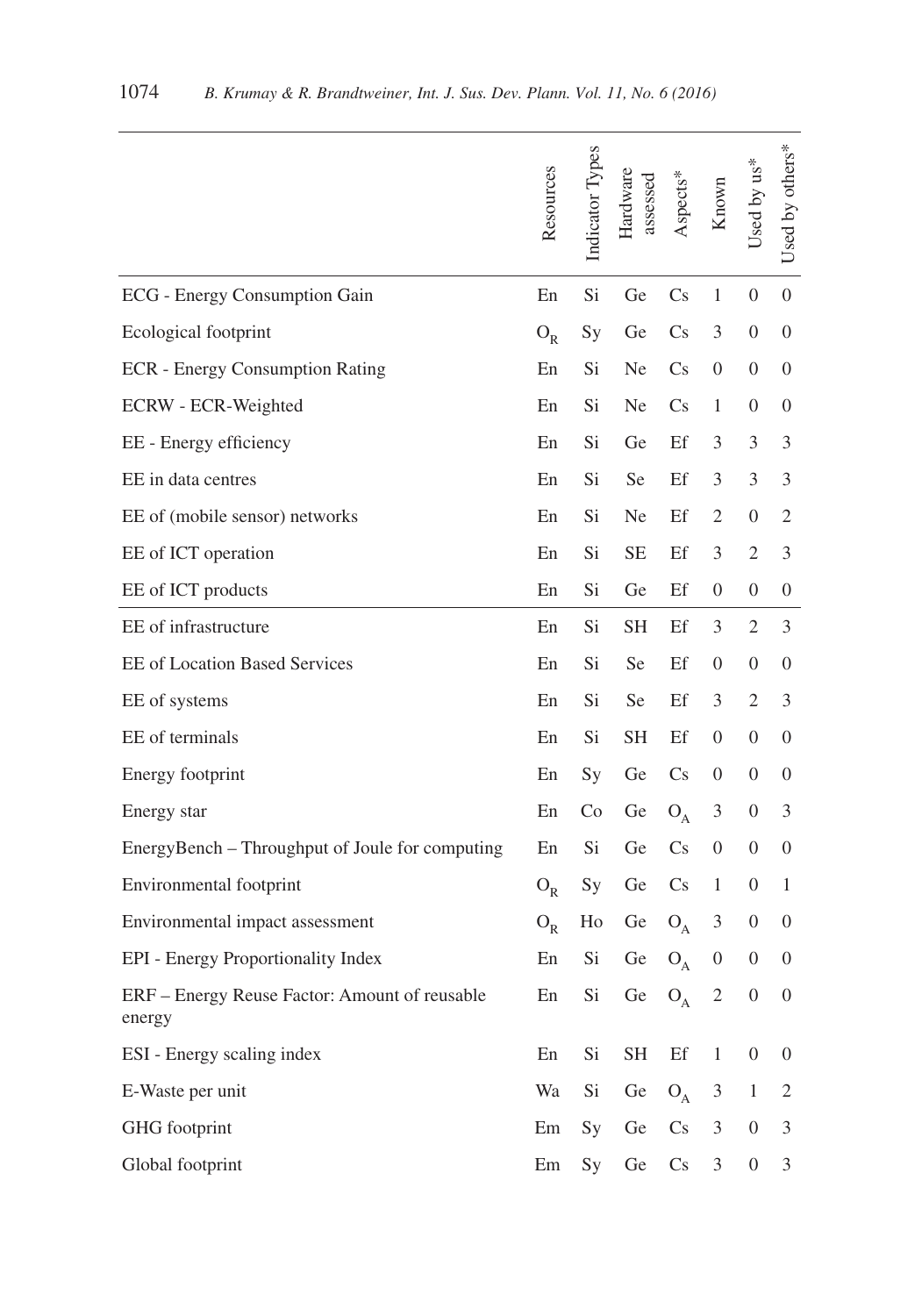|                                                                                           | Resources | Indicator lypes | Hardware<br>assessed | Aspects*               | Known            | $Used by us*$    | Used by others*  |
|-------------------------------------------------------------------------------------------|-----------|-----------------|----------------------|------------------------|------------------|------------------|------------------|
| Green IT BSC (Green IT Balanced Scorecard)                                                | $O_R$     | Ho              | Ge                   | $O_A$                  | 3                | $\overline{0}$   | $\overline{2}$   |
| Hazardous waste ratings                                                                   | Wa        | Si              | Ge                   | $O_A$                  | $\theta$         | 0                | $\theta$         |
| HVAC - Heating Ventilation Air-conditioning<br>Effectiveness                              | En        | Si              | Fa                   | Ef                     | $\overline{2}$   | $\mathfrak{2}$   | 2                |
| ICT sector footprint / ICT's environmental footprint                                      | $O_{R}$   | Sy              | Ge                   | $\mathbf{C}$ s         | 1                | 0                | $\theta$         |
| ISO 14001 certification                                                                   | $O_R$     | Co              | Ge                   | $O_A$                  | 3                | 2                | 3                |
| ITEE - IT Equipment Energy Efficiency                                                     | En        | Si              | Ge                   | Ef                     | $\mathbf{1}$     | $\mathbf{1}$     | $\theta$         |
| ITEU - IT Equipment Utilization                                                           |           | Si              | Ge                   | $O_A$                  | $\mathbf{1}$     | 1                | $\theta$         |
| Joulesort – Amount of energy required to sort<br>different size of records in data centre | En        | Si              | Ge                   | $\mathbf{C}$ s         | $\theta$         | $\overline{0}$   | $\theta$         |
| LCA - Lifecycle Assessment                                                                | $O_R$     | Ho              | Ge                   | $O_A$                  | 3                | $\overline{0}$   | 3                |
| LCA of supply chains                                                                      | $O_R$     | Ho              | Ge                   | $O_A$                  | 3                | $\overline{0}$   | 3                |
| <b>Material Flow Analysis</b>                                                             | $O_R$     | Ho              | Ge                   | $\mathbf{C}$ s         | 3                | $\overline{0}$   | 3                |
| Memory footprint                                                                          | $O_R$     | Sy              | Ge                   | $\mathbf{C}$ s         | $\theta$         | 0                | $\theta$         |
| Mobile Energy Efficiency network Benchmarking                                             | En        | Co              | Ne.                  | Ef                     | $\theta$         | $\overline{0}$   | $\mathbf{0}$     |
| NPC - Normalized Power Consumption                                                        | En        | Si.             | Ge                   | $\mathbf{C}$ s         | $\theta$         | $\overline{0}$   | $\theta$         |
| Number of IT environmental award                                                          | $O_R$     | Si              | Ge                   | $O_A$                  | $\mathbf{0}$     | $\overline{0}$   | $\theta$         |
| Number of IT environmental certificates                                                   | $O_R$     | Si              | Ge                   | $O_A$                  | $\mathbf{0}$     | $\overline{0}$   | $\theta$         |
| Number of trainings related to green technology usage                                     | $O_R$     | Si.             | Ge                   | $O_A$                  | $\boldsymbol{0}$ | $\overline{0}$   | $\theta$         |
| Obsolescence Indication                                                                   | Wt        | Si              | Ge                   | $O_A$                  | $\mathbf{1}$     | 1                | 1                |
| Paper used for printing                                                                   | Wa        | Si              | <b>SH</b>            | $\mathbf{C}\mathbf{s}$ | 3                | 3                | 3                |
| PBBline - Power consumption per line of Broadband                                         | En        | Si              | Ne                   | $\mathbb{C}$ s         | $\boldsymbol{0}$ | $\boldsymbol{0}$ | $\boldsymbol{0}$ |
| PC Power Management                                                                       | En        | Co              | SH                   | $O_A$                  | 3                | 3                | 3                |
| Power footprint of picocell                                                               | En        | <b>Sy</b>       | Ne                   | $\mathbf{C}\mathbf{s}$ | $\overline{0}$   | $\overline{0}$   | $\boldsymbol{0}$ |
| Power per User Ratio of total power consumed w.r.t<br>number of subscribers               | En        | Si              | Ge                   | $\mathbf{C}\mathbf{s}$ | $\boldsymbol{0}$ | $\overline{0}$   | $\boldsymbol{0}$ |